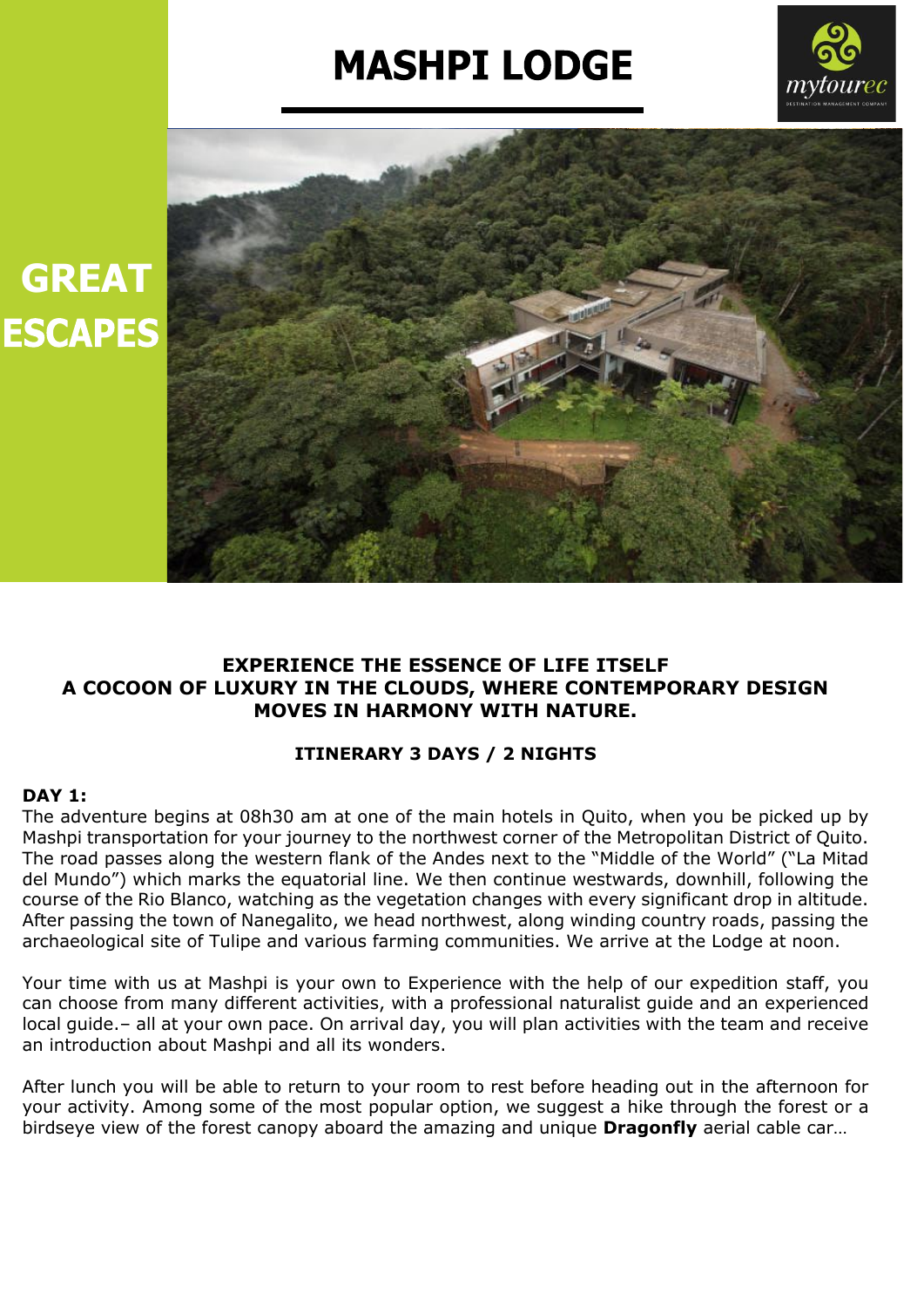

When darkness falls, a new troupe of creatures emerges: your guides will accompany you in search of tiny (and some transparent!) frogs, snakes, insects and even tarantulas during a **Night Walk**.

#### **DAY 2:**

The next day could begin at dawn on the panoramic terrace, watching – and listening to the amazing variety of birds stirring around the Lodge. After breakfast, you could hike towards a **waterfall**, bath in pristine waters, head to the **Hummingbird Garden**, or discover the winged wonders of the **Life Centre**'s butterflies.



After lunch, we suggest one of the most unique experiences by pedaling between two points of the forest around 200 m (655 ft) apart on the aerial **Sky Bike**, followed by a climb up the **Observation Tower** to take in the Reserve in its entirety and watch the sun go down behind the clouds... For the evening, we have prepared a series of different lectures such as the "Secret Wildlife of Mashpi: the Camera Trap Project," "The Chocó: a Biological Hotspot" about the formation and